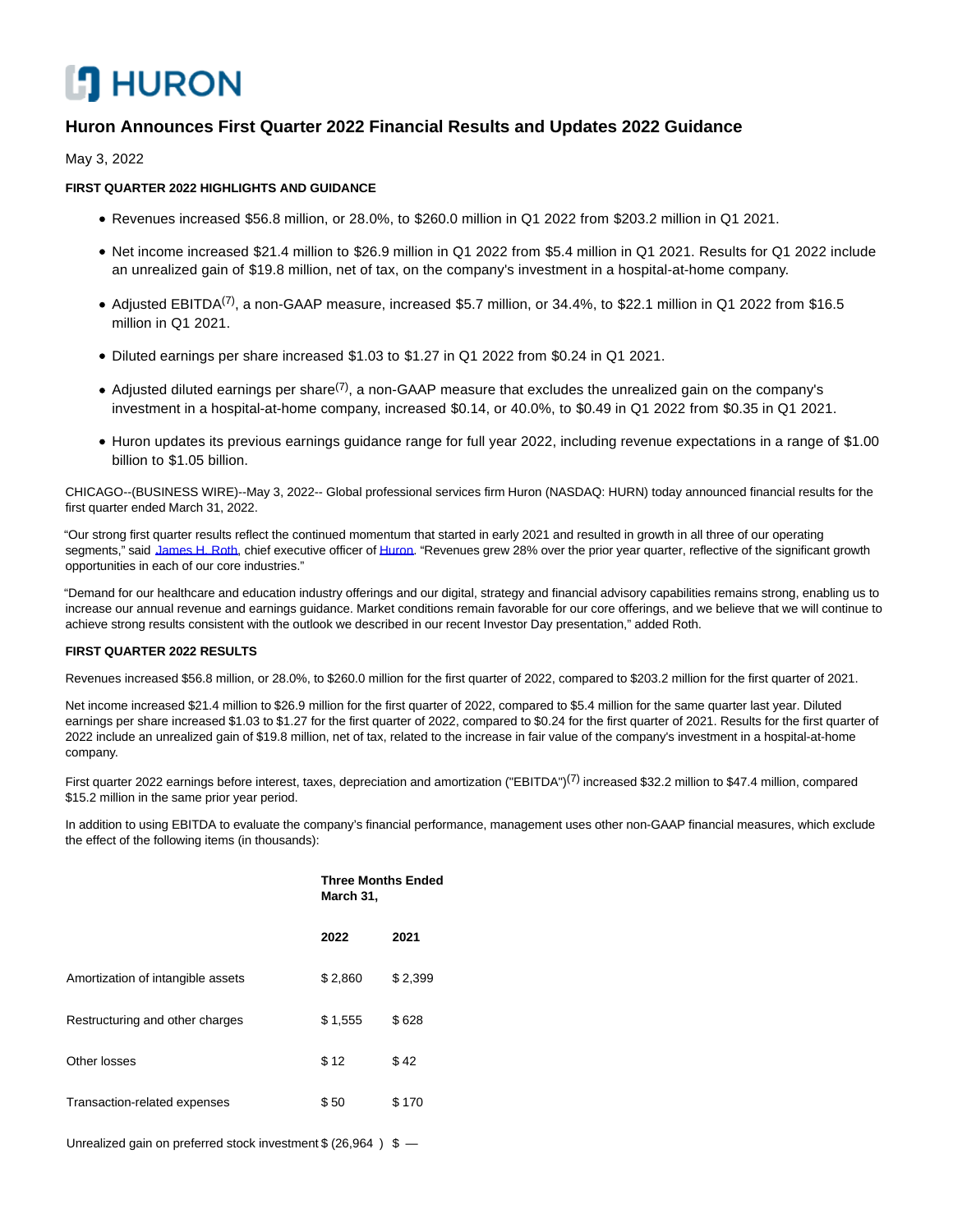| Tax effect of adjustments                | \$5.959 | $\rightarrow$<br>\$ (858) |
|------------------------------------------|---------|---------------------------|
| Foreign currency transaction losses, net | \$19    | \$403                     |

Adjusted EBITDA<sup>(7)</sup> increased \$5.7 million, or 34.4%, to \$22.1 million, or 8.5% of revenues, in the first quarter of 2022, compared to \$16.5 million, or 8.1% of revenues, in the same quarter last year. Adjusted net income<sup>(7)</sup> increased \$2.5 million to \$10.3 million, or \$0.49 per diluted share, for the first quarter of 2022, compared to \$7.8 million, or \$0.35 per diluted share, for the same quarter in 2021.

The number of revenue-generating professionals(1) increased 29.1% to 4,023 in the first quarter of 2022 from 3,116 in the same quarter last year. The utilization rate<sup>(5)</sup> of the company's Consulting capability increased to 71.4% during the first quarter 2022, compared to 66.4% during the same period last year. The utilization rate<sup>(5)</sup> for the company's Digital capability increased to 72.4% during the first quarter 2022, compared to 71.3% during the same period last year.

## **OPERATING INDUSTRIES**

Huron's results reflect a portfolio of service offerings focused on helping clients address complex business challenges.

The company's first quarter 2022 revenues by operating segment as a percentage of total company revenues are as follows: Healthcare (47%); Education (31%); and Commercial (22%). Financial results by operating industry are included in the attached schedules and in Huron's forthcoming Quarterly Report on Form 10-Q filing for the quarter ended March 31, 2022.

### **OUTLOOK FOR 2022**

Based on currently available information, the company increased guidance for full year 2022 revenues before reimbursable expenses to a range of \$1.00 billion to \$1.05 billion. The company anticipates adjusted EBITDA as a percentage of revenues in a range of 11.25% to 12.25% and non-GAAP adjusted diluted earnings per share in a range of \$3.00 to \$3.40.

Management will provide a more detailed discussion of its outlook during the company's earnings conference call webcast.

## **FIRST QUARTER 2022 WEBCAST**

The company will host a webcast to discuss its financial results today, May 3, 2022, at 5:00 p.m. Eastern Time, 4:00 p.m. Central Time. The conference call is being webcast by NASDAQ and can be accessed from Huron's website at [http://ir.huronconsultinggroup.com.](https://cts.businesswire.com/ct/CT?id=smartlink&url=http%3A%2F%2Fir.huronconsultinggroup.com&esheet=52704777&newsitemid=20220503005253&lan=en-US&anchor=http%3A%2F%2Fir.huronconsultinggroup.com&index=3&md5=09cbf2280c6f5a75290f1947b9feecb5) A replay will be available approximately two hours after the conclusion of the webcast and for 90 days thereafter.

## **USE OF NON-GAAP FINANCIAL MEASURES**(7)

In evaluating the company's financial performance and outlook, management uses EBITDA, adjusted EBITDA, adjusted EBITDA as a percentage of revenues, adjusted net income, and adjusted diluted earnings per share, which are non-GAAP measures. Management uses these non-GAAP financial measures to gain an understanding of the company's comparative operating performance (when comparing such results with previous periods or forecasts). These non-GAAP financial measures are used by management in their financial and operating decision making because management believes they reflect the company's ongoing business in a manner that allows for meaningful period-to-period comparisons. Management also uses these non-GAAP financial measures when publicly providing their business outlook, for internal management purposes, and as a basis for evaluating potential acquisitions and dispositions. Management believes that these non-GAAP financial measures provide useful information to investors and others in understanding and evaluating Huron's current operating performance and future prospects in the same manner as management does, if they so choose, and in comparing in a consistent manner Huron's current financial results with Huron's past financial results. Investors should recognize that these non-GAAP measures might not be comparable to similarly titled measures of other companies. These measures should be considered in addition to, and not as a substitute for or superior to, any measure of performance, cash flows or liquidity prepared in accordance with accounting principles generally accepted in the United States.

Management has provided its outlook regarding adjusted EBITDA and adjusted diluted earnings per share, both of which are non-GAAP financial measures and exclude certain charges. Management has not reconciled these non-GAAP financial measures to the corresponding GAAP financial measures because guidance for the various reconciling items is not provided. Management is unable to provide guidance for these reconciling items because they cannot determine their probable significance, as certain items are outside of the company's control and cannot be reasonably predicted since these items could vary significantly from period to period. Accordingly, reconciliations to the corresponding GAAP financial measures are not available without unreasonable effort.

### **ABOUT HURON**

Huron is a global professional services firm that collaborates with clients to put possible into practice by creating sound strategies, optimizing operations, accelerating digital transformation, and empowering businesses and their people to own their future. By embracing diverse perspectives, encouraging new ideas and challenging the status quo, we create sustainable results for the organizations we serve. Learn more at [www.huronconsultinggroup.com.](https://cts.businesswire.com/ct/CT?id=smartlink&url=http%3A%2F%2Fwww.huronconsultinggroup.com&esheet=52704777&newsitemid=20220503005253&lan=en-US&anchor=www.huronconsultinggroup.com&index=4&md5=bf727c9f312381c71c3a6d66b0c0513d)

Statements in this press release that are not historical in nature, including those concerning the company's current expectations about its future results, are "forward-looking" statements as defined in Section 21E of the Securities Exchange Act of 1934, as amended, and the Private Securities Litigation Reform Act of 1995. Forward-looking statements are identified by words such as "may," "should," "expects," "provides," "anticipates," "assumes," "can," "will," "meets," "could," "likely," "intends," "might," "predicts," "seeks," "would," "believes," "estimates," "plans," "continues," "goals," "guidance," or "outlook" or similar expressions. These forward-looking statements reflect the company's current expectations about future requirements and needs, results, levels of activity, performance, or achievements. Some of the factors that could cause actual results to differ materially from the forward-looking statements contained herein include, without limitation: the impact of the COVID-19 pandemic on the economy, our clients and client demand for our services, and our ability to sell and provide services, including the measures taken by governmental authorities and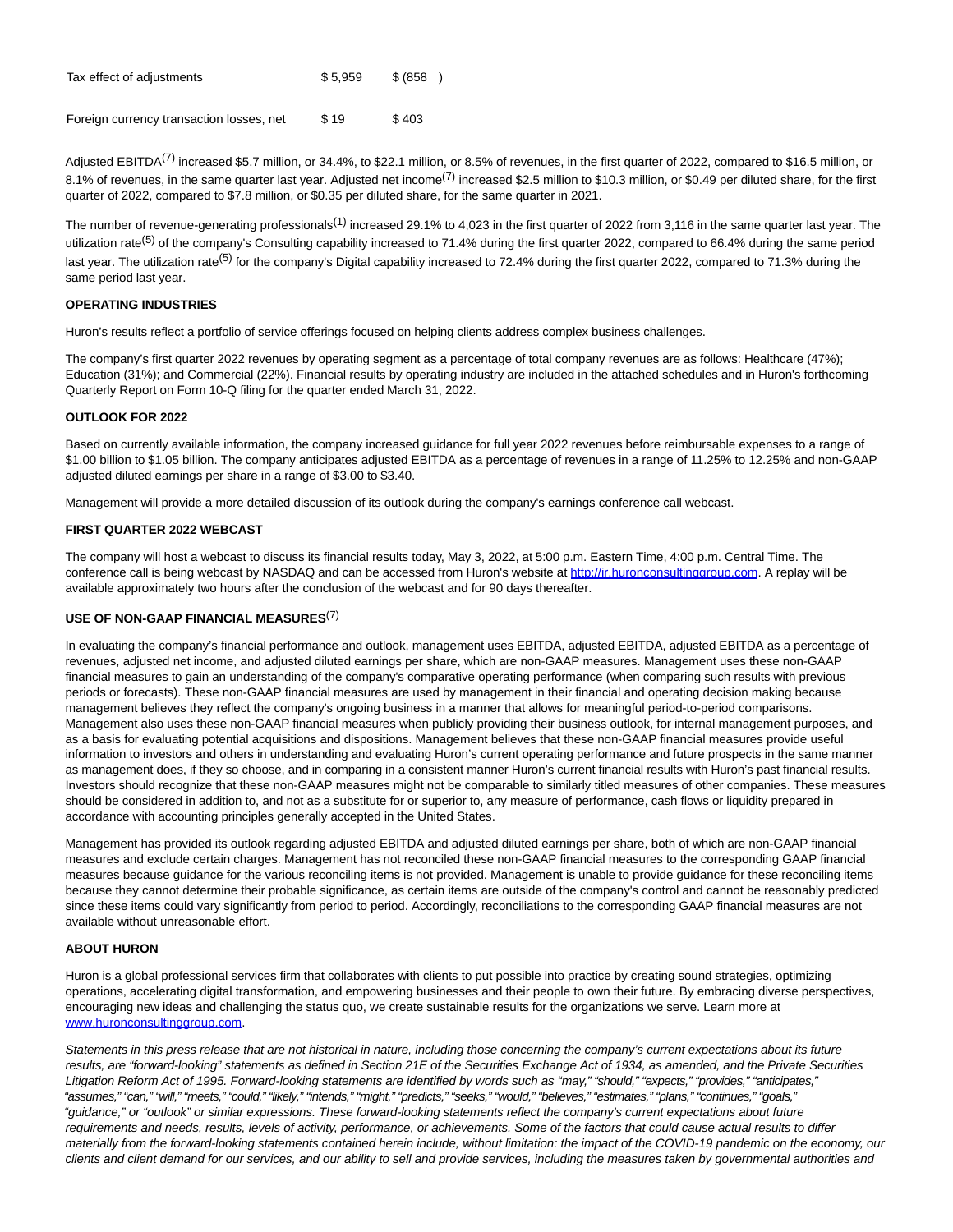businesses in response to the pandemic, which may cause or contribute to other risks and uncertainties that we face; failure to achieve expected utilization rates, billing rates and the number of revenue-generating professionals; inability to expand or adjust our service offerings in response to market demands; our dependence on renewal of client-based services; dependence on new business and retention of current clients and qualified personnel; failure to maintain third-party provider relationships and strategic alliances; inability to license technology to and from third parties; the impairment of goodwill; various factors related to income and other taxes; difficulties in successfully integrating the businesses we acquire and achieving expected benefits from such acquisitions; risks relating to privacy, information security, and related laws and standards; and a general downturn in market conditions. These forward-looking statements involve known and unknown risks, uncertainties, and other factors, including, among others, those described under "Item 1A. Risk Factors" in Huron's Annual Report on Form 10-K for the year ended December 31, 2021 that may cause actual results, levels of activity, performance or achievements to be materially different from any anticipated results, levels of activity, performance, or achievements expressed or implied by these forward-looking statements. The company disclaims any obligation to update or revise any forwardlooking statements as a result of new information or future events, or for any other reason.

#### **HURON CONSULTING GROUP INC.**

## **CONSOLIDATED STATEMENTS OF OPERATIONS AND OTHER COMPREHENSIVE INCOME (LOSS)**

#### **(In thousands, except per share amounts)**

|                                                                          | <b>Three Months Ended</b><br>March 31, |                          |  |  |
|--------------------------------------------------------------------------|----------------------------------------|--------------------------|--|--|
|                                                                          | 2022                                   | 2021                     |  |  |
| Revenues and reimbursable expenses:                                      |                                        |                          |  |  |
| Revenues                                                                 | \$260,049                              | \$203,213                |  |  |
| Reimbursable expenses                                                    | 4,726                                  | 1,934                    |  |  |
| Total revenues and reimbursable expenses                                 | 264,775                                | 205,147                  |  |  |
| <b>Operating expenses:</b>                                               |                                        |                          |  |  |
| Direct costs (exclusive of depreciation and amortization included below) | 187,247                                | 148,115                  |  |  |
| Reimbursable expenses                                                    | 4,756                                  | 2,003                    |  |  |
| Selling, general and administrative expenses                             | 48,395                                 | 39,808                   |  |  |
| Restructuring charges                                                    | 1,555                                  | 628                      |  |  |
| Depreciation and amortization                                            | 6,864                                  | 6,353                    |  |  |
| Total operating expenses                                                 | 248,817                                | 196,907                  |  |  |
| Operating income                                                         | 15,958                                 | 8,240                    |  |  |
| Other income (expense), net:                                             |                                        |                          |  |  |
| Interest expense, net of interest income                                 | (2, 196)                               | (1,719)<br>$\lambda$     |  |  |
| Other income, net                                                        | 24,365                                 | 420                      |  |  |
| Total other income (expense), net                                        | 22,169                                 | (1,299)<br>$\mathcal{E}$ |  |  |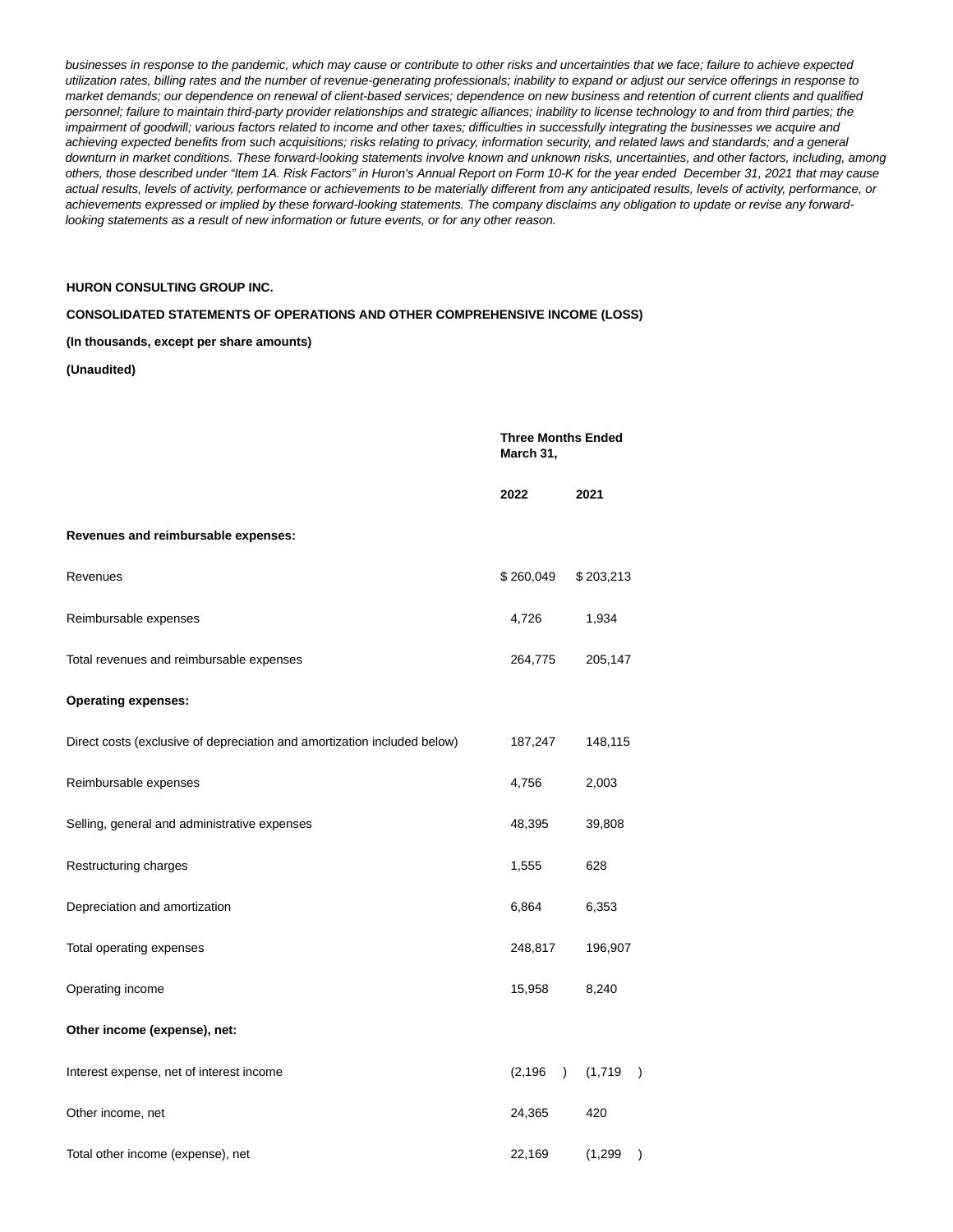| Income before taxes                                             | 38,127   | 6,941                                 |
|-----------------------------------------------------------------|----------|---------------------------------------|
| Income tax expense                                              | 11,275   | 1,536                                 |
| Net income                                                      | \$26,852 | \$5,405                               |
| Earnings per share:                                             |          |                                       |
| Net income per basic share                                      | \$1.29   | \$0.25                                |
| Net income per diluted share                                    | \$1.27   | \$0.24                                |
| Weighted average shares used in calculating earnings per share: |          |                                       |
| Basic                                                           | 20,850   | 21,932                                |
| <b>Diluted</b>                                                  | 21,167   | 22,341                                |
| <b>Comprehensive income (loss):</b>                             |          |                                       |
| Net income                                                      | \$26,852 | \$5,405                               |
| Foreign currency translation adjustments, net of tax            | (43)     | 400<br>$\lambda$                      |
| Unrealized loss on investment, net of tax                       | (2,661)  | (4,648)<br>$\lambda$<br>$\mathcal{E}$ |
| Unrealized gain on cash flow hedging instruments, net of tax    | 4,325    | 1,429                                 |
| Other comprehensive income (loss)                               | 1,621    | (2,819)<br>$\mathcal{E}$              |
| Comprehensive income                                            | \$28,473 | \$2,586                               |

**HURON CONSULTING GROUP INC.**

# **CONSOLIDATED BALANCE SHEETS**

# **(In thousands, except share and per share amounts)**

|                               | March 31,<br>2022 | <b>December</b><br>31,<br>2021 |
|-------------------------------|-------------------|--------------------------------|
| <b>Assets</b>                 |                   |                                |
| Current assets:               |                   |                                |
| Cash and cash equivalents     | \$9,748           | \$20,781                       |
| Receivables from clients, net | 116,527           | 122,316                        |
| Unbilled services, net        | 125,791           | 91,285                         |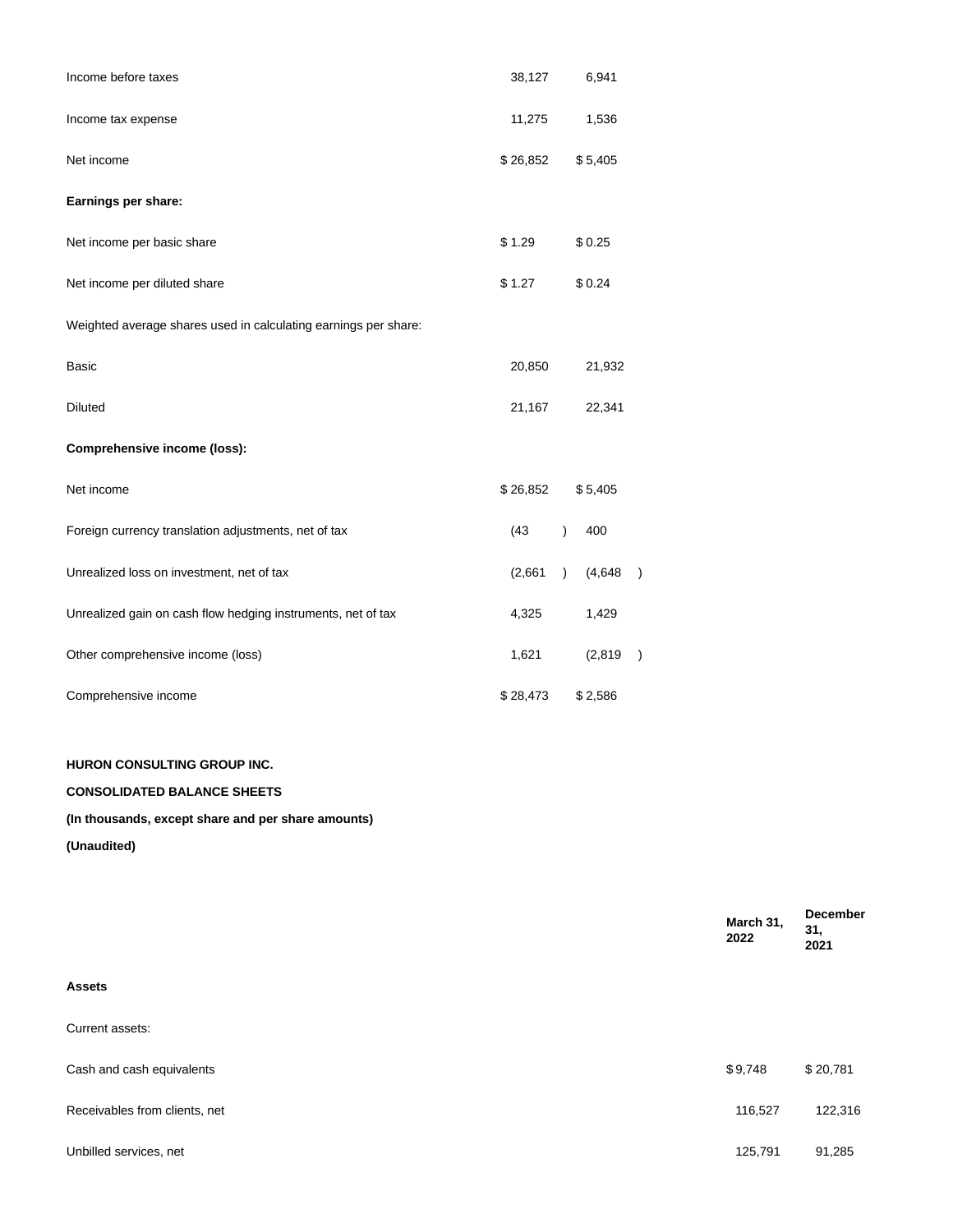| Income tax receivable                               | 4,997                   | 8,071    |
|-----------------------------------------------------|-------------------------|----------|
| Prepaid expenses and other current assets           | 17,134                  | 15,229   |
| Total current assets                                | 274,197                 | 257,682  |
| Property and equipment, net                         | 26,836                  | 31,004   |
| Deferred income taxes, net                          | 1,791                   | 1,804    |
| Long-term investments                               | 95,930                  | 72,584   |
| Operating lease right-of-use assets                 | 33,737                  | 35,311   |
| Other non-current assets                            | 69,764                  | 68,191   |
| Intangible assets, net                              | 31,089                  | 31,894   |
| Goodwill                                            | 623,841                 | 620,879  |
| <b>Total assets</b>                                 | \$1,157,185 \$1,119,349 |          |
| Liabilities and stockholders' equity                |                         |          |
| Current liabilities:                                |                         |          |
| Accounts payable                                    | \$12,364                | \$13,621 |
| Accrued expenses and other current liabilities      | 19,470                  | 22,519   |
| Accrued payroll and related benefits                | 64,169                  | 139,131  |
| Current maturities of long-term debt                |                         | 559      |
| Current maturities of operating lease liabilities   | 10,213                  | 10,142   |
| Deferred revenues                                   | 21,632                  | 19,212   |
| <b>Total current liabilities</b>                    | 127,848                 | 205,184  |
| Non-current liabilities:                            |                         |          |
| Deferred compensation and other liabilities         | 40,296                  | 43,458   |
| Long-term debt, net of current portion              | 335,000                 | 232,221  |
| Operating lease liabilities, net of current portion | 51,756                  | 54,313   |
| Deferred income taxes, net                          | 20,003                  | 12,273   |
|                                                     |                         |          |

**Commitments and contingencies**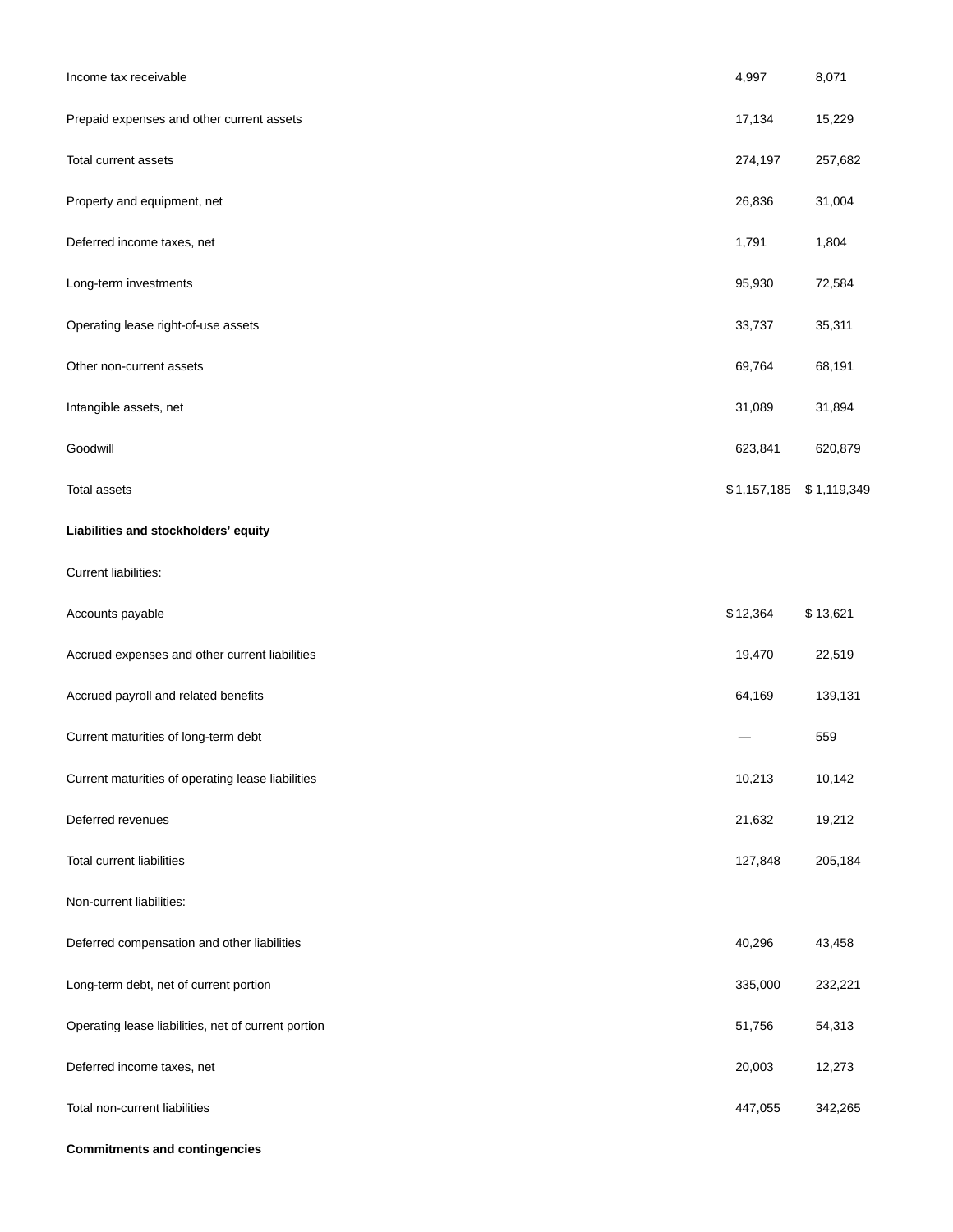## **Stockholders' equity**

| Common stock; \$0.01 par value; 500,000,000 shares authorized; 23,976,090 and 24,364,814 shares issued,<br>respectively | 237                       | 239       |
|-------------------------------------------------------------------------------------------------------------------------|---------------------------|-----------|
| Treasury stock, at cost, 2,645,999 and 2,495,172 shares, respectively                                                   | (135, 367)                | (135,969) |
| Additional paid-in capital                                                                                              | 395,103                   | 413,794   |
| Retained earnings                                                                                                       | 303,848                   | 276,996   |
| Accumulated other comprehensive income                                                                                  | 18,461                    | 16,840    |
| Total stockholders' equity                                                                                              | 582,282                   | 571,900   |
| Total liabilities and stockholders' equity                                                                              | $$1,157,185$ $$1,119,349$ |           |

## **HURON CONSULTING GROUP INC.**

## **CONSOLIDATED STATEMENTS OF CASH FLOWS**

## **(In thousands)**

|                                                                              | <b>Three Months Ended</b><br>March 31, |         |
|------------------------------------------------------------------------------|----------------------------------------|---------|
|                                                                              | 2022                                   | 2021    |
| Cash flows from operating activities:                                        |                                        |         |
| Net income                                                                   | \$26,852                               | \$5,405 |
| Adjustments to reconcile net income to cash flows from operating activities: |                                        |         |
| Depreciation and amortization                                                | 6,864                                  | 6,567   |
| Non-cash lease expense                                                       | 1,640                                  | 1,693   |
| Share-based compensation                                                     | 7,935                                  | 5,625   |
| Amortization of debt discount and issuance costs                             | 198                                    | 198     |
| Allowances for doubtful accounts                                             | 28                                     |         |
| Deferred income taxes                                                        | 7,129                                  |         |
| Gain on sale of property and equipment, excluding transaction costs          | (1,067)                                |         |
| Change in fair value of contingent consideration liabilities                 | 12                                     | 42      |
| Change in fair value of preferred stock investment                           | (26, 964)                              |         |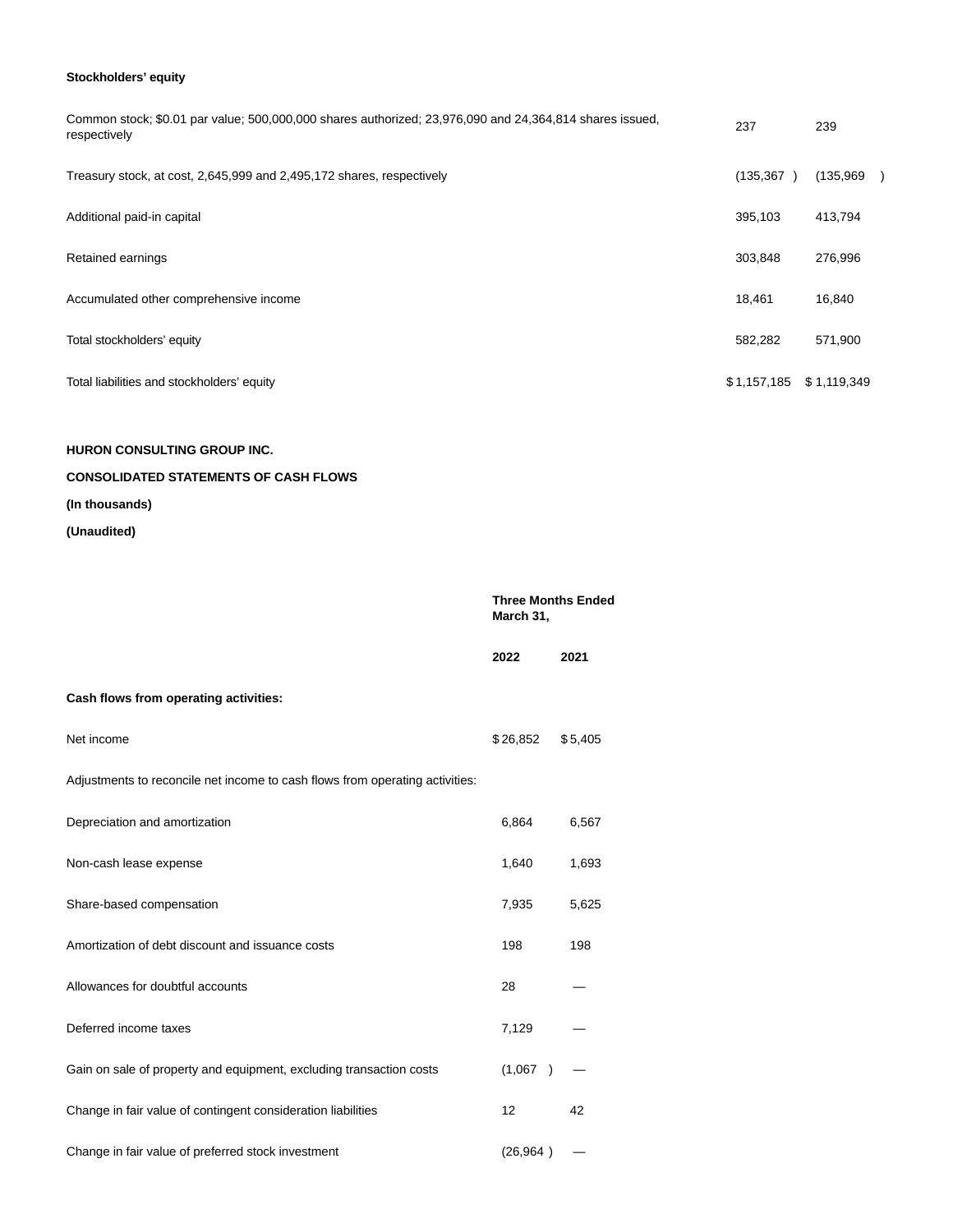# Changes in operating assets and liabilities, net of acquisitions and divestiture:

| (Increase) decrease in receivables from clients, net                | 5,791                    | 1,178              |
|---------------------------------------------------------------------|--------------------------|--------------------|
| (Increase) decrease in unbilled services, net                       | (35,239)                 | (23,086)           |
| (Increase) decrease in current income tax receivable / payable, net | 3,266                    | 573                |
| (Increase) decrease in other assets                                 | 1,361                    | 327                |
| Increase (decrease) in accounts payable and other liabilities       | (7,044)                  | 2,566              |
| Increase (decrease) in accrued payroll and related benefits         | (70, 689)                | (74, 273)          |
| Increase (decrease) in deferred revenues                            | 828                      | (9,569)            |
| Net cash used in operating activities                               | (79,099)                 | (82, 754)          |
| Cash flows from investing activities:                               |                          |                    |
| Purchases of property and equipment                                 | (3,924)                  | (637)<br>$\lambda$ |
| Purchases of businesses, net of cash acquired                       | (2,289)<br>$\rightarrow$ | (6,000)            |
| Capitalization of internally developed software costs               | (2,060)<br>$\rightarrow$ | (1,400)            |
| Proceeds from sale of property and equipment                        | 4,750                    |                    |
|                                                                     |                          |                    |
| Divestiture of business                                             | 207                      |                    |
| Net cash used in investing activities                               | (3,316)                  | (8,037)            |
| Cash flows from financing activities:                               |                          |                    |
| Proceeds from exercise of stock options                             | 648                      | 174                |
| Shares redeemed for employee tax withholdings                       | (6,884)                  | (8,503)            |
| Share repurchases                                                   | (24,097)                 | (11, 454)          |
| Proceeds from bank borrowings                                       | 150,000                  | 89,000             |
| Repayments of bank borrowings                                       | (47,780)                 | (24, 135)          |
| Deferred payment on business acquisition                            | (500)<br>$\lambda$       |                    |
| Net cash used in financing activities                               | 71,387                   | 45,082             |
| Effect of exchange rate changes on cash                             | (5)<br>$\mathcal{E}$     | 155                |
| Net decrease in cash and cash equivalents                           | (11,033)                 | (45, 554)          |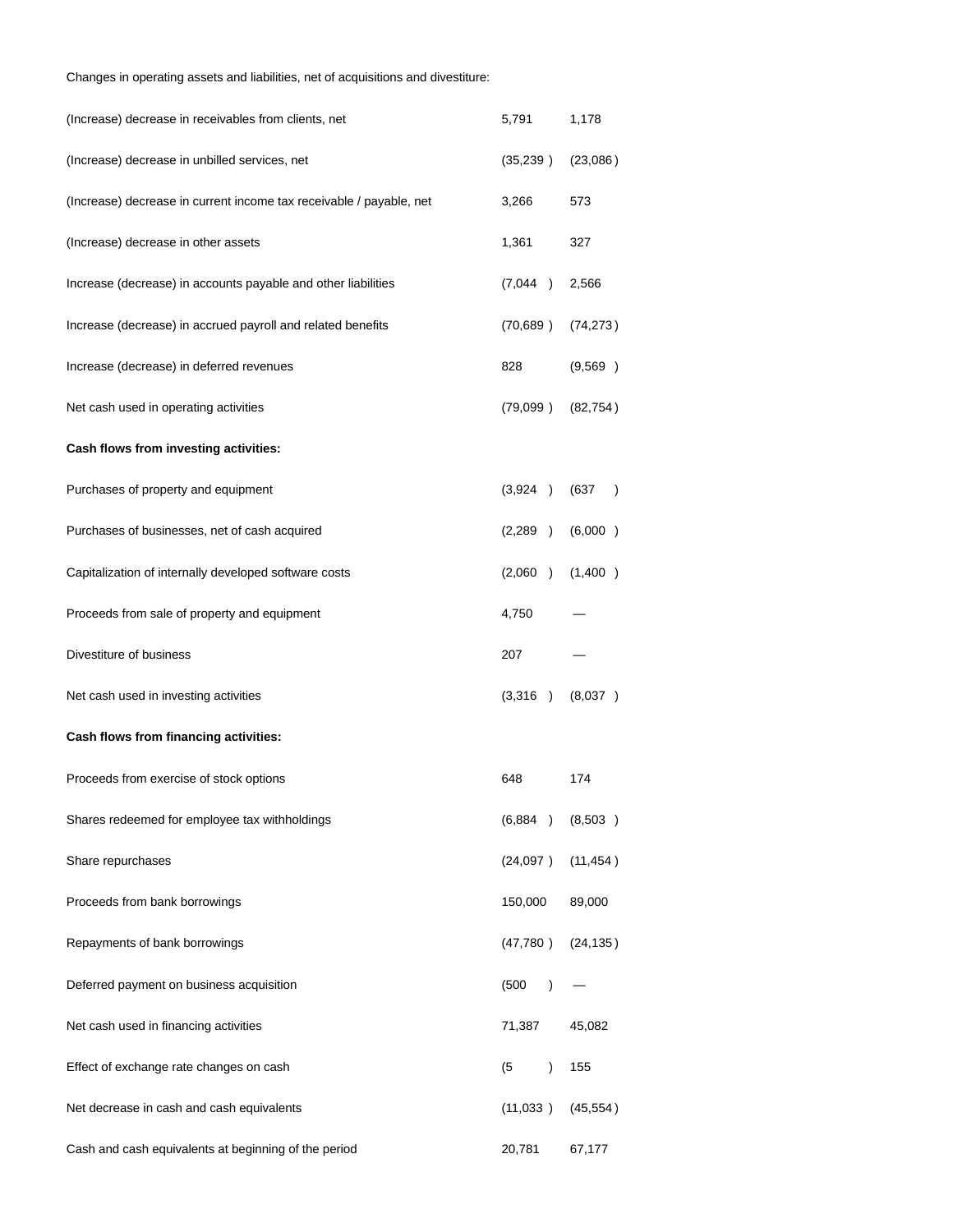# **HURON CONSULTING GROUP INC.**

## **SEGMENT OPERATING RESULTS AND OTHER OPERATING DATA**

|                                                              |           | <b>Three Months Ended</b><br>March 31, |           |   | Percent<br><b>Increase</b> |   |  |
|--------------------------------------------------------------|-----------|----------------------------------------|-----------|---|----------------------------|---|--|
| Segment and Consolidated Operating Results (in thousands):   | 2022      |                                        | 2021      |   | (Decrease)                 |   |  |
| Healthcare:                                                  |           |                                        |           |   |                            |   |  |
| Revenues                                                     | \$121,876 |                                        | \$95,975  |   | 27.0                       | ℅ |  |
| Operating income                                             | \$28,032  |                                        | \$23,827  |   | 17.6                       | % |  |
| Segment operating income as a percentage of segment revenues | 23.0      | %                                      | 24.8      | % |                            |   |  |
| <b>Education:</b>                                            |           |                                        |           |   |                            |   |  |
| <b>Revenues</b>                                              | \$80,662  |                                        | \$51,342  |   | 57.1                       | % |  |
| Operating income                                             | \$14,306  |                                        | \$8,537   |   | 67.6                       | ℅ |  |
| Segment operating income as a percentage of segment revenues | 17.7      | %                                      | 16.6      | % |                            |   |  |
| Commercial:                                                  |           |                                        |           |   |                            |   |  |
| Revenues                                                     | \$57,511  |                                        | \$55,896  |   | 2.9                        | % |  |
| Operating income                                             | \$12,214  |                                        | \$9,850   |   | 24.0                       | % |  |
| Segment operating income as a percentage of segment revenues | 21.2      | %                                      | 17.6      | % |                            |   |  |
| <b>Total Huron:</b>                                          |           |                                        |           |   |                            |   |  |
| Revenues                                                     | \$260,049 |                                        | \$203,213 |   | 28.0                       | ℅ |  |
| Reimbursable expenses                                        | 4,726     |                                        | 1,934     |   | 144.4 %                    |   |  |
| Total revenues and reimbursable expenses                     | \$264,775 |                                        | \$205,147 |   | 29.1                       | % |  |
|                                                              |           |                                        |           |   |                            |   |  |
| Segment operating income                                     | \$54,552  |                                        | \$42,214  |   | 29.2                       | % |  |
| Items not allocated at the segment level:                    |           |                                        |           |   |                            |   |  |
| Other operating expenses                                     | 33,548    |                                        | 28,879    |   | 16.2                       | % |  |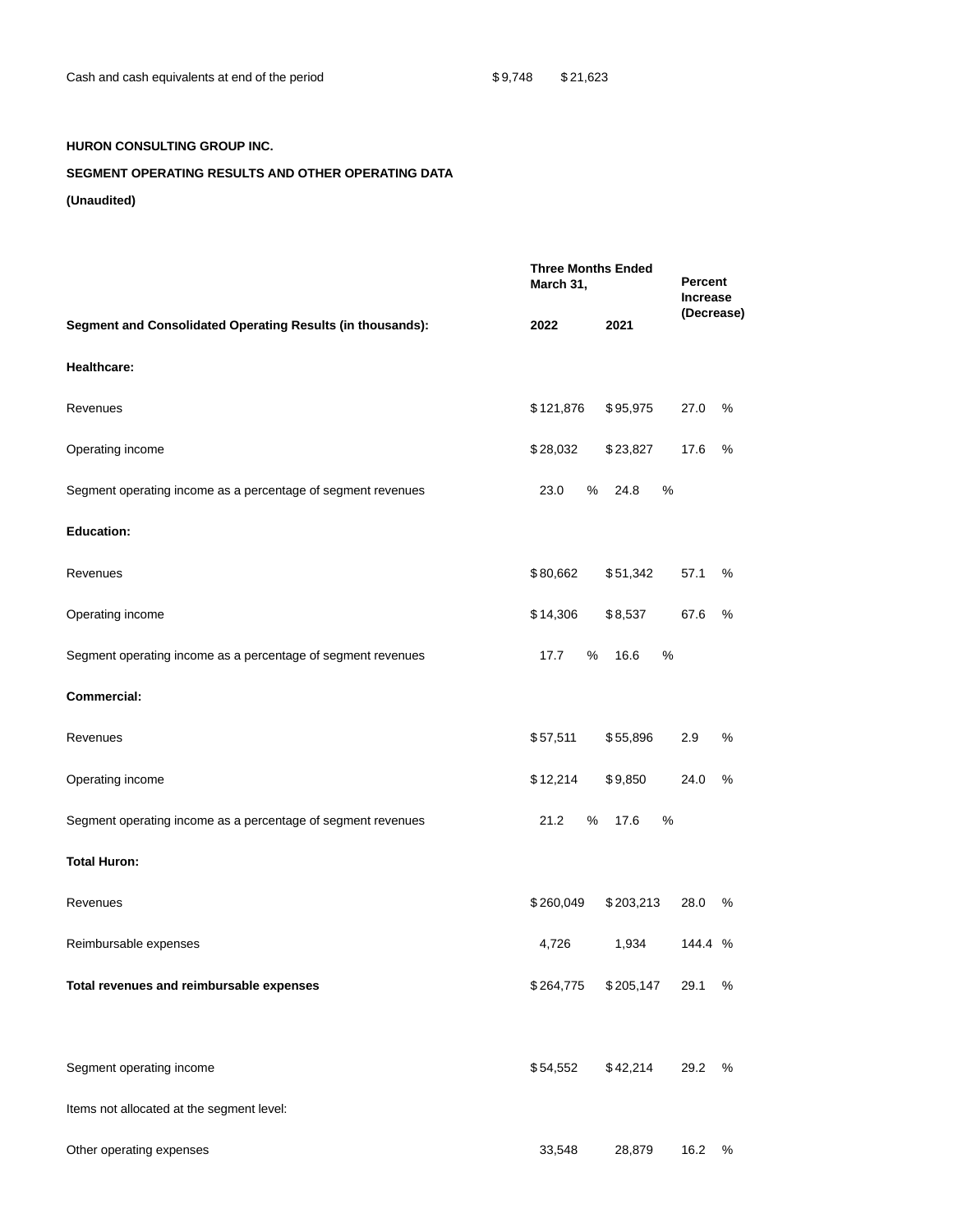| Income before taxes           | \$38,127 | \$6,941 | N/M   |     |
|-------------------------------|----------|---------|-------|-----|
| Other income (expense), net   | 22.169   | (1.299) | N/M   |     |
| Total operating income        | 15.958   | 8.240   | 93.7  | %   |
| Depreciation and amortization | 5.046    | 5.095   | (1.0) | ) % |

## **Other Operating Data:**

**Number of revenue-generating professionals by segment (at period end)(1)(6):**

| Healthcare                                                                                | 1,647     |   | 1,130     |      |
|-------------------------------------------------------------------------------------------|-----------|---|-----------|------|
| Education                                                                                 | 1,231     |   |           |      |
| Commercial <sup>(2)</sup>                                                                 | 1,145     |   | 1,115     |      |
| Total                                                                                     | 4,023     |   | 3,116     |      |
| Revenue by capability:                                                                    |           |   |           |      |
| Consulting and Managed Services (3)                                                       | \$150,584 |   | \$122,551 |      |
| Digital                                                                                   | 109,465   |   | 80,662    |      |
| Total                                                                                     | \$260,049 |   | \$203,213 |      |
| Number of revenue-generating professionals by capability (at period end) <sup>(1)</sup> : |           |   |           |      |
| Consulting and Managed Services (4)                                                       | 2,003     |   | 1,376     |      |
| Digital                                                                                   | 2,020     |   | 1,740     |      |
| Total                                                                                     | 4,023     |   | 3,116     |      |
| Utilization rate by capability <sup>(5)</sup> :                                           |           |   |           |      |
| Consulting                                                                                | 71.4      | % | 66.4      | $\%$ |

Digital 72.4 % 71.3 %

coaches and their support staff within the Culture and Organizational excellence solution, consultants who work variable schedules as needed by<br>(1) eliente and full time ampleuses who previde settuers support and maintenan Consists of our full-time consultants who generate revenues based on the number of hours worked; full-time equivalents, which consists of clients, and full-time employees who provide software support and maintenance services to clients; and our Healthcare Managed Services employees who provide revenue cycle billing, collections insurance verification and change integrity services to clients.

(2) The majority of our revenue-generating professionals within our Commercial segment can provide services across all of our industries, including healthcare and education.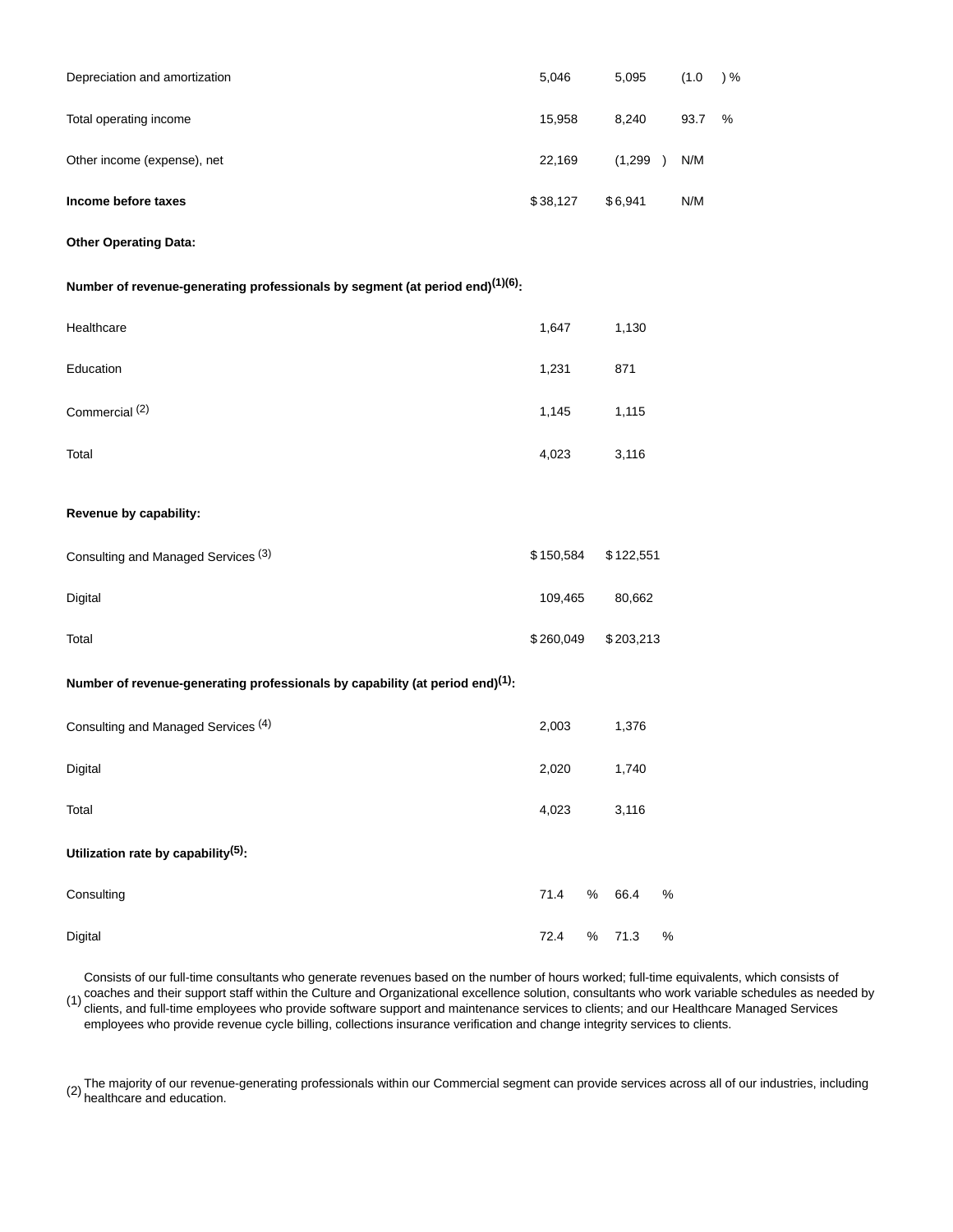(3) Managed Services capability revenue within our Healthcare segment for the three months ended March 31, 2022 and March 31, 2021 was \$13.8 million and \$7.7 million, respectively.

Managed Services capability revenue within our Education segment for the three months ended March 31, 2022 and March 31, 2021 was \$3.4 million and \$2.2 million, respectively.

(4) The number of Managed Services revenue-generating professionals within our Healthcare segment as of March 31, 2022 and March 31, 2021 was<br>  $(4)$  543 and 114 respectively 543 and 114, respectively.

The number of Managed Services revenue-generating professionals within our Education segment as of March 31, 2022 and March 31, 2021 was 92 and 52, respectively.

(5) vacation days. Utilization rates are presented for our revenue-generating professionals who primarily bill on an hourly basis. We have not Utilization rate is calculated by dividing the number of hours our billable consultants worked on client assignments during a period by the total available working hours for these billable consultants during the same period. Available hours are determined by the standard hours worked by each billable consultant, adjusted for part-time hours, and U.S. standard work weeks. Available working hours exclude local country holidays and presented utilization rates for our Managed Services professionals as most of the revenues generated by these employees are not billed on an hourly basis.

(6) our Commercial segment as these professionals can provide services across all of our industries. This reclassification did not impact the total During the first quarter of 2022, we reclassified certain Digital revenue-generating professionals within our Healthcare and Education segments to headcount within our Digital capability for any period. The prior period headcount has been revised for consistent presentation.

The number of revenue-generating professionals within our Healthcare segment at December 31, 2020, March 31, 2021, June 30, 2021, September 30, 2021 and December 31, 2021 were 1,117; 1,130; 1,443; 1,575; and 1,596, respectively.

The number of revenue-generating professional within our Education segment at December 31, 2020, March 31, 2021, June 30, 2021, September 30, 2021 and December 31, 2021 were 873; 871; 885; 958; and 1,050, respectively.

The number of revenue-generating professional within our Commercial segment at December 31, 2020, March 31, 2021, June 30, 2021, September 30, 2021 and December 31, 2021 were 1,059; 1,115; 1,131; 1,191; and 1,130, respectively.

N/M - Not Meaningful

## **HURON CONSULTING GROUP INC.**

#### **RECONCILIATION OF NET INCOME**

## **TO ADJUSTED EARNINGS BEFORE INTEREST, TAXES, DEPRECIATION AND AMORTIZATION (7)**

**(In thousands)**

|            | March 31, | <b>Three Months Ended</b> |  |  |
|------------|-----------|---------------------------|--|--|
|            | 2022      | 2021                      |  |  |
| Revenues   | \$260,049 | \$203,213                 |  |  |
| Net income | \$26,852  | \$5,405                   |  |  |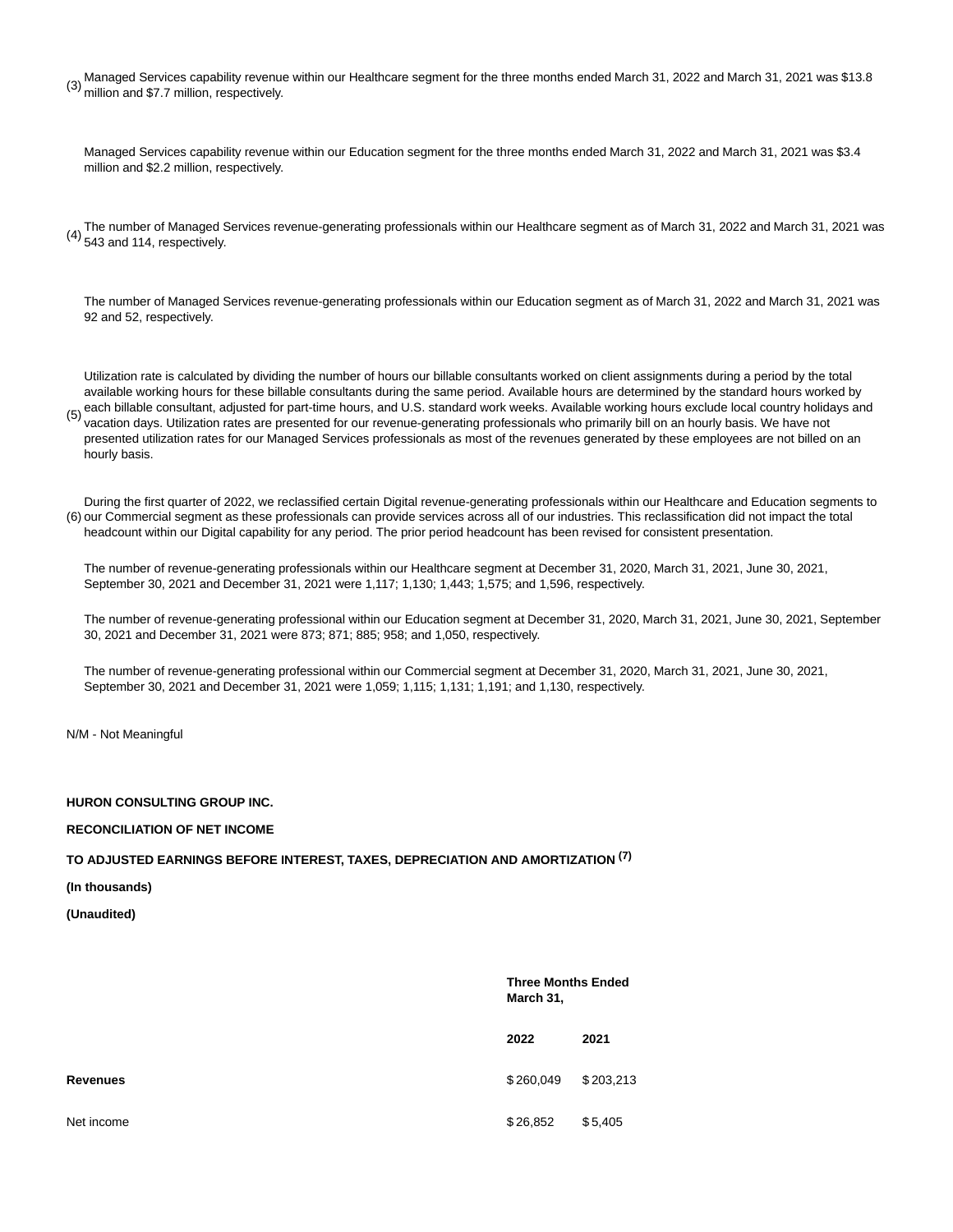Add back:

| Income tax expense                                                                            | 11,275   |   | 1,536    |   |
|-----------------------------------------------------------------------------------------------|----------|---|----------|---|
| Interest expense, net of interest income                                                      | 2,196    |   | 1,719    |   |
| Depreciation and amortization                                                                 | 7,122    |   | 6,551    |   |
| Earnings before interest, taxes, depreciation and amortization (EBITDA) <sup>(7)</sup> 47,445 |          |   | 15,211   |   |
| Add back:                                                                                     |          |   |          |   |
| Restructuring and other charges                                                               | 1,555    |   | 628      |   |
| Other losses                                                                                  | 12       |   | 42       |   |
| Transaction-related expenses                                                                  | 50       |   | 170      |   |
| Unrealized gain on preferred stock investment                                                 | (26.964) |   |          |   |
| Foreign currency transaction losses, net                                                      | 19       |   | 403      |   |
| Adjusted EBITDA (7)                                                                           | \$22,117 |   | \$16,454 |   |
| Adjusted EBITDA as a percentage of revenues (7)                                               | 8.5      | % | 8.1      | % |

**HURON CONSULTING GROUP INC.**

**RECONCILIATION OF NET INCOME TO ADJUSTED NET INCOME (7)**

**(In thousands, except per share amounts)**

|                                   | <b>Three Months Ended</b><br>March 31, |         |  |
|-----------------------------------|----------------------------------------|---------|--|
|                                   | 2022                                   | 2021    |  |
| Net income                        | \$26,852                               | \$5,405 |  |
| Weighted average shares - diluted | 21,167                                 | 22,341  |  |
| Diluted earnings per share        | \$1.27                                 | \$0.24  |  |
| Add back:                         |                                        |         |  |
| Amortization of intangible assets | 2,860                                  | 2,399   |  |
| Restructuring and other charges   | 1,555                                  | 628     |  |
| Other losses                      | 12                                     | 42      |  |